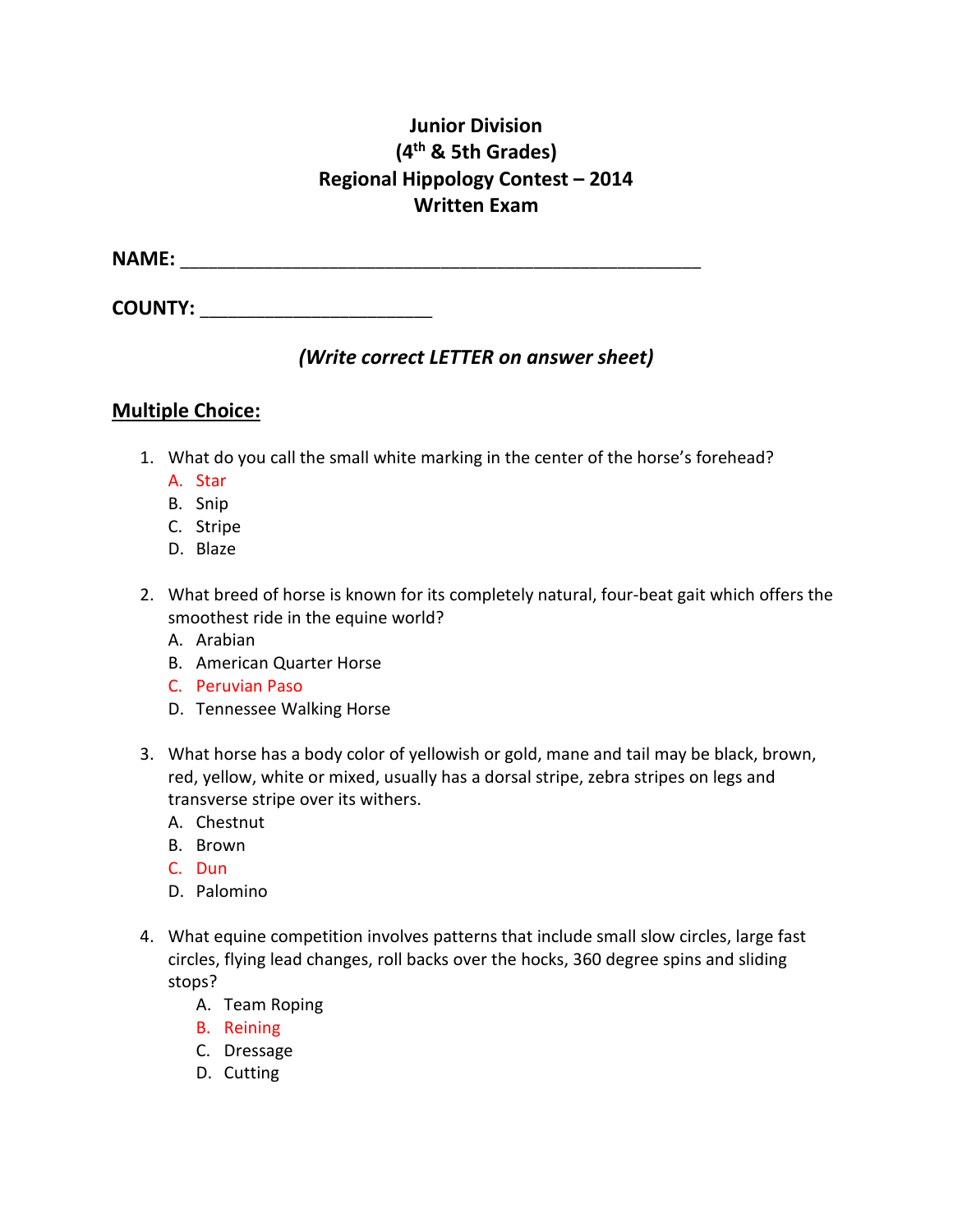- 5. Which of the following is NOT a recognized Draft Horse breed?
	- A. American Cream
	- B. Belgian
	- C. Percheron
	- D. Trakehner
- 6. Which of the following is NOT an external parasite?
	- A. Horse Fly
	- B. Mite
	- C. Tick
	- D. Ascarid
- 7. What internal parasite causes a severe irritation around the tail area causing the horse to rub its tail?
	- A. Pinworms
	- B. Roundworms
	- C. Stomach bots
	- D. Tapeworms
- 8. What is the term for abdominal pain in horses?
	- A. Hypothermia
	- B. Colic
	- C. Founder
	- D. Cribbing
- 9. What disease can cause lockjaw in horses?
	- A. Laminitis
	- B. Strangles
	- C. Influenza
	- D. Tetanus
- 10. Which bone is found in the hoof?
	- **A. Coffin**
	- B. Patella
	- C. Pelvis
	- D. Scapula
- 11. What are horse shoes made from?
	- A. Aluminum
	- B. Steal
	- C. Plastic
	- **D. All of the above**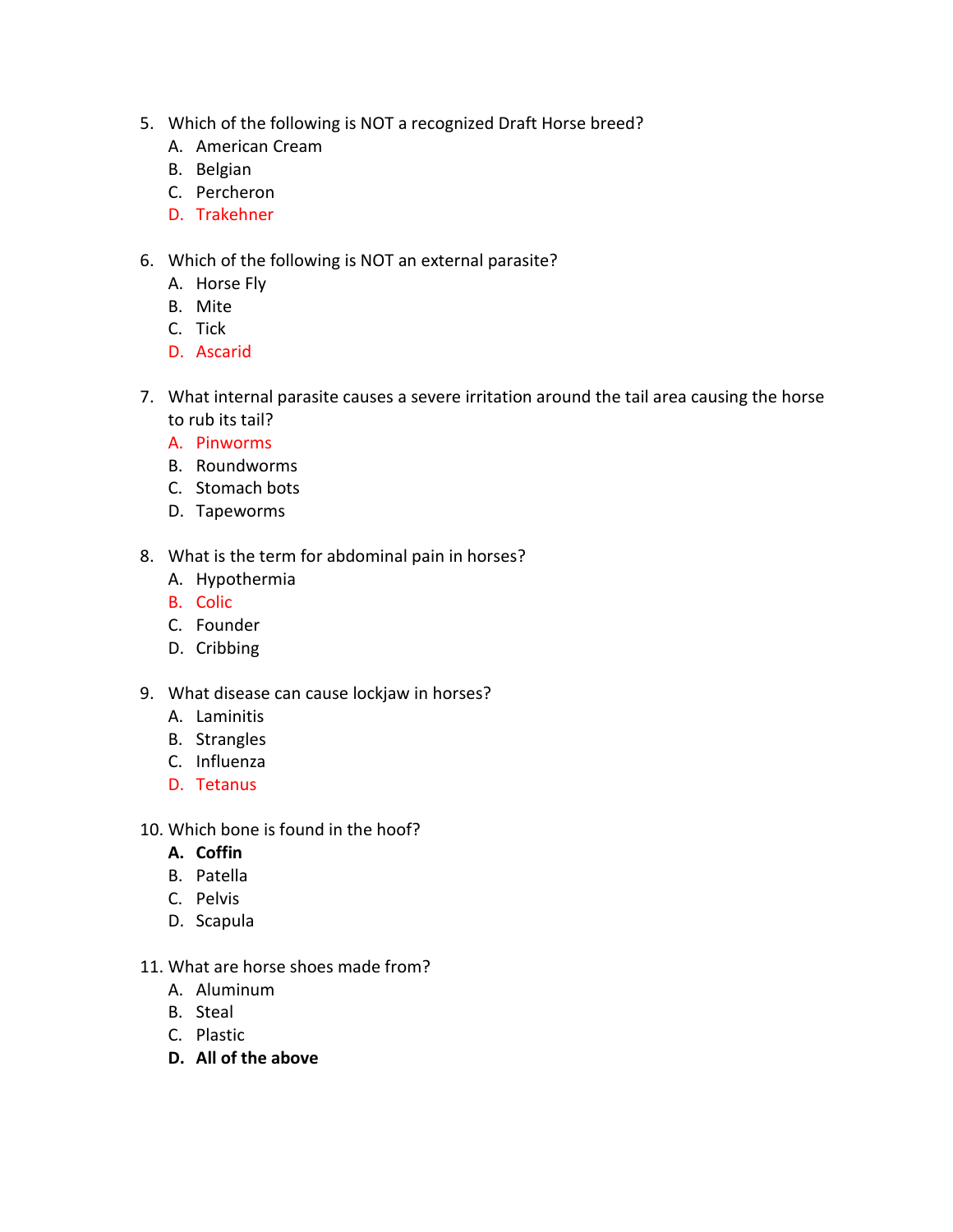- 12. How often should a horse have its feet trimmed or shod?
	- A. Every 2 weeks
	- **B. Every 6 weeks**
	- C. Every 6 months
	- D. Once per year

#### 13. What tool is used to trim horse hooves?

- A. Anvil
- B. Clincher
- C. Hammer
- **D. Rasp**

#### 14. In equine nutrition, what does the word "forage" mean?

- **A. Grass and legumes**
- B. Oats and corn
- C. Minerals and vitamins
- D. Trees and shrubs
- 15. Which is part of the digestive system?
	- A. Bronchi
	- **B. Cecum**
	- C. Trachea
	- D. Lungs

#### 16. What type of feedstuff is highest in fiber?

- A. Corn
- B. Oats
- **C. Hay**
- D. Oil
- 17. Which type of warm season grass is poisonous to all classes of horses?
	- A. Bermudagrass
	- **B. Johnsongrass**
	- C. Orchardgarss
	- D. Tall Fescue
- 18. Which disease causes a high fever?
	- A. Equine Infectious Anemia
	- B. Potomac Horse Fever
	- C. Equine Herpes Virus
	- **D. All of the above**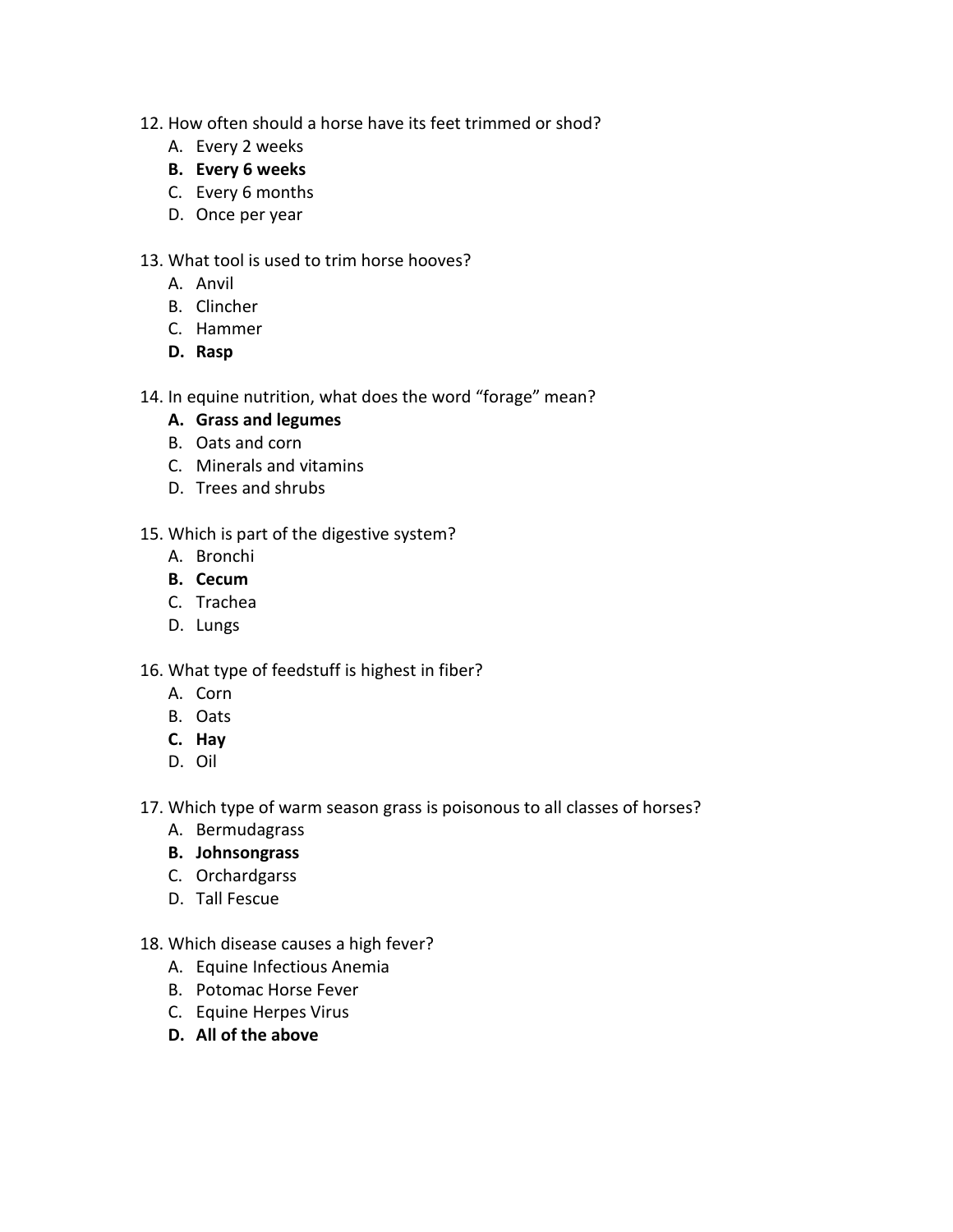- 19. What part of the body is used for a capillary refill test?
	- **A. Mouth**
	- B. Leg
	- C. Heartgirth
	- D. Chest
- 20. Which parasite lays its eggs on the horses' legs and flanks?
	- **A. Bot Fly**
	- B. Stable Fly
	- C. Small Strongyle
	- D. Large Strongyle
- 21. What is the normal body temperature of a horse?
	- A. 85 to 89 °F
	- **B. 99 to 101 °F**
	- C. 105 to 109 °F
	- D. 110 to 114 °F
- 22. Width from stifle to stifle should be evaluated from what view?
	- A. Front view
	- B. Profile view
	- C. Side view
	- **D. Rear view**
- 23. What is used as the "balance arm" of the horse?
	- A. Head
	- **B. Neck**
	- C. Whithers
	- D. Croup
- 24. What piece of tack connects the rider's hands to the bit?
	- **A. Reins**
	- B. Tie down
	- C. Cavesson
	- D. Headstall
- 25. What part of the saddle sits in front of the rider's thighs and usually has a horn attached?
	- A. Cantle
	- B. Jockey
	- **C. Pommel**
	- D. Fender